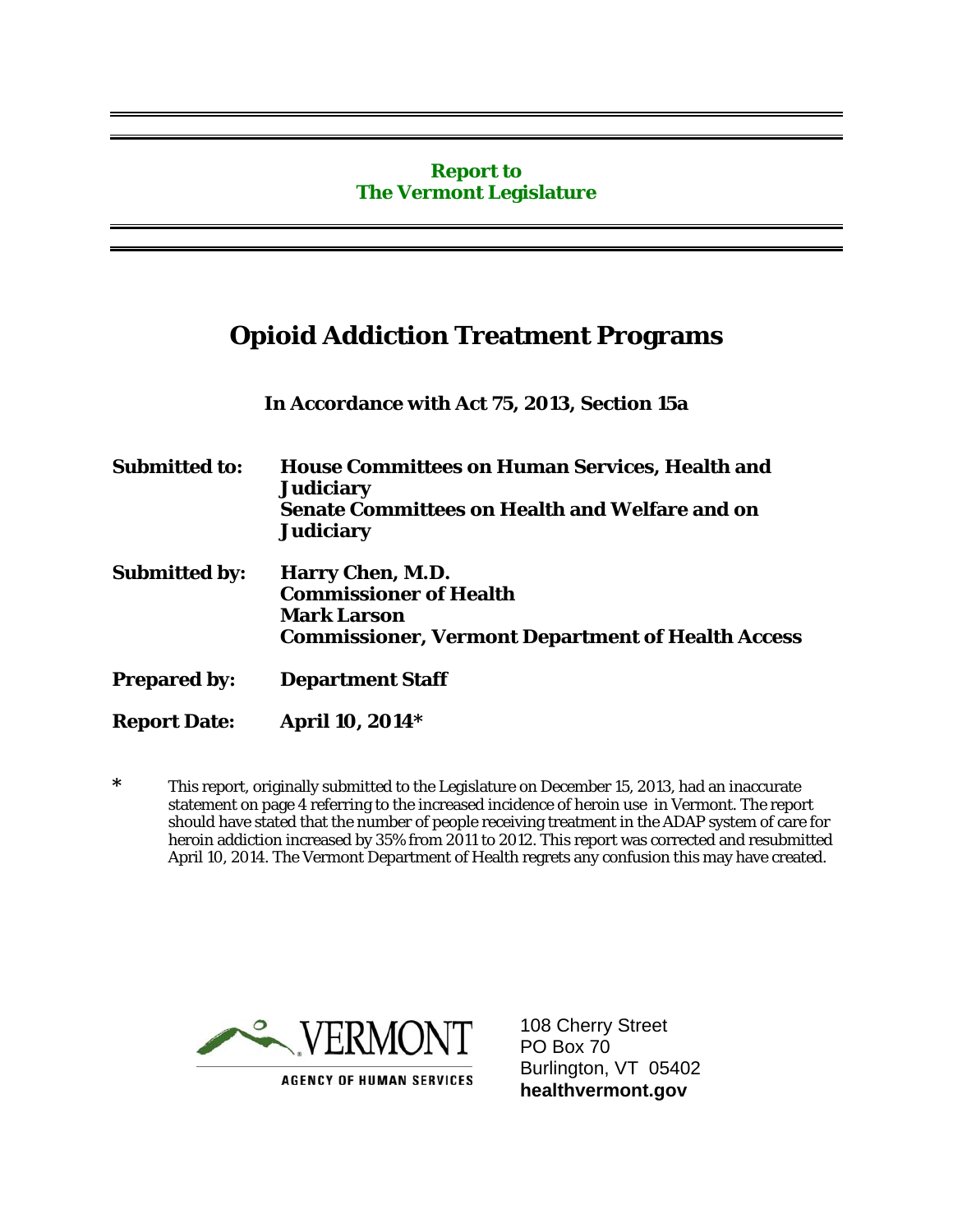# Table of Contents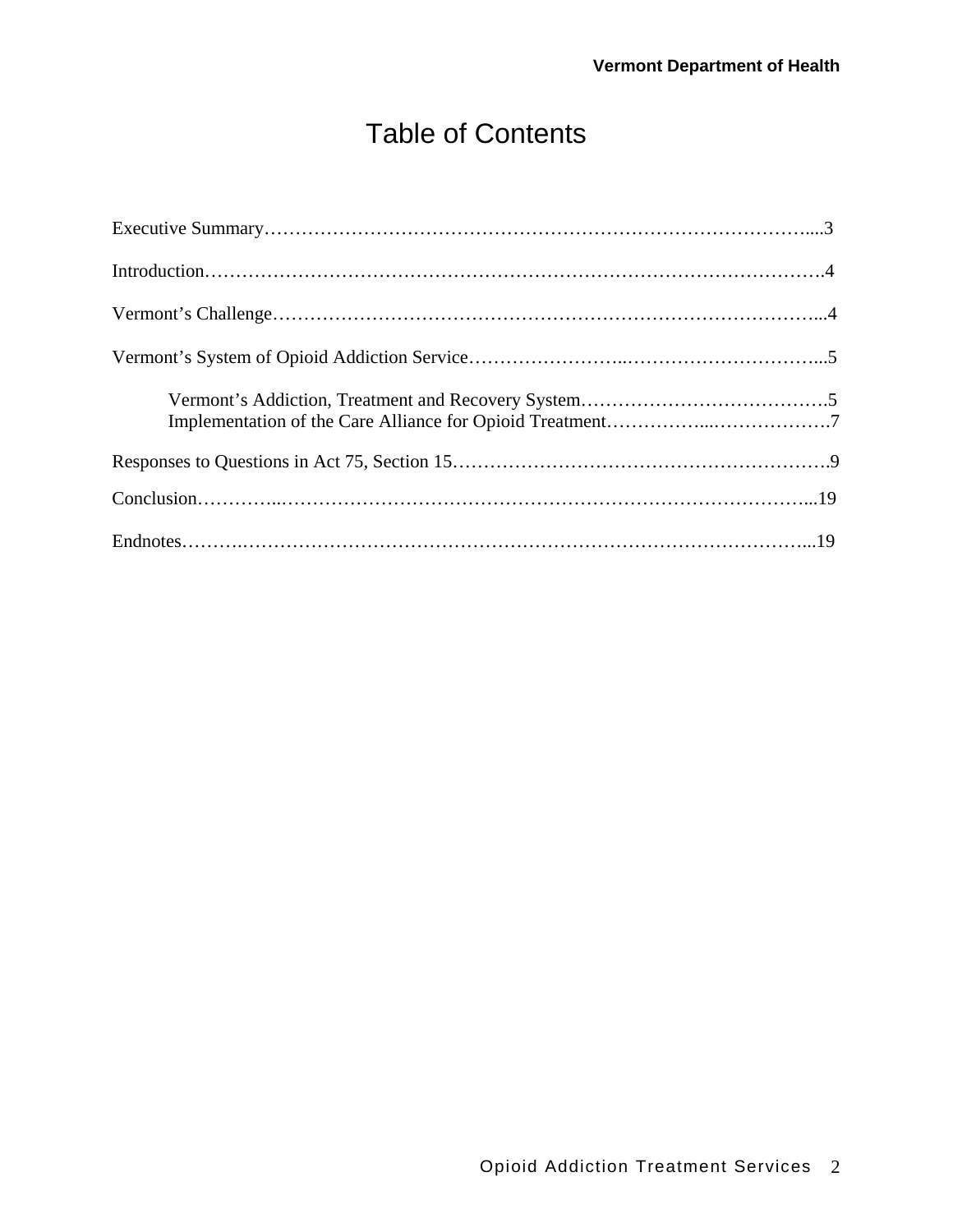### **Opioid Addiction Treatment Programs In Accordance with Act 75, 2013, Section 15a April 10, 2014**

# **Executive Summary**

The Commissioners of the Vermont Departments of Health and of Health Access submit this report pursuant to Act 75 (2013), Section 15a, an act relating to strengthening Vermont's response to opioid addiction and methamphetamine abuse. Act 75 was enacted with the intention of providing a comprehensive approach to combatting opioid addiction and methamphetamine abuse in Vermont through strategies that address prevention, treatment, and recovery. As called for in Section 15a, this report describes opioid addiction treatment and recovery services being provided in Vermont and responds to specific questions posed in the Act.

The use of heroin and other opioids is a major public health challenge in Vermont. The health, social and economic consequences of this problem have led to the development of a comprehensive treatment system that responds specifically to opiod addiction. This report describes Vermont's system for treating opiod addiction, and the evolution of that system. The newly implemented Care Alliance for Opioid Treatment, sometimes referred to as the Hub and Spoke System, for delivering Medication Assisted Therapy such as methadone and buprenorphine is described with an emphasis on the care coordination and support that is integral to addiction recovery. This system represents a unique partnership between the Vermont Department of Health's Division of Alcohol and Drug Abuse Programs and the Department of Vermont Health Access's Blueprint for Health.

The report responds to six questions posed in Act 75, Section 15a, with information about service capacity, people served at difference levels of care and data on service waiting lists. The structure of the system as it relates to the coordination of care is addressed as are the continuing challenges for future work. Key to the future challenges is the issue of provider capacity. Vermont is experiencing a shortage of experienced counselors and physicians who are well trained in addiction treatment. The report concludes with plans for future work and action.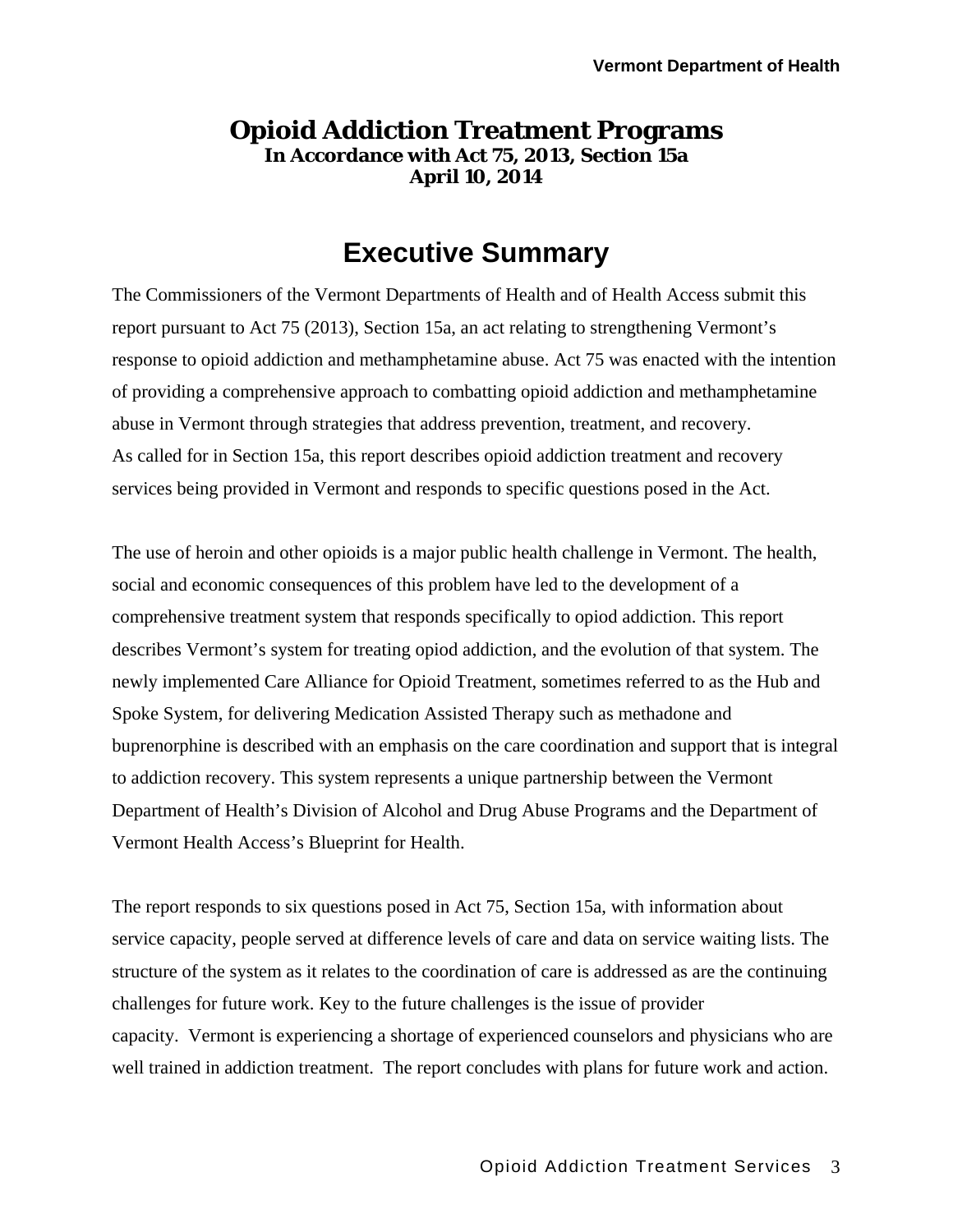### **Opioid Addiction Treatment Programs In Accordance with Act 75, 2013, Section 15a April 10, 2014**

# **Introduction**

The Commissioners of the Vermont Departments of Health and of Health Access submit this report pursuant to Act 75 (2013), Section 15a, *an act relating to strengthening Vermont's response to opioid addiction and methamphetamine abuse.* Act 75 was enacted with the intention of providing a comprehensive approach to combatting opioid addiction and methamphetamine abuse in Vermont through strategies that address prevention, treatment, and recovery. Community safety will also be increased by reducing drug-related crime. The act specifies that, to the extent possible, the initiatives are to be integrated with the Blueprint for Health, Vermont's health care system and health care reform initiatives. As called for in Section 15a, this report describes opioid addiction treatment and recovery services being provided in Vermont and responds to specific questions posed in the Act.

# **Vermont's Challenge**

Vermont had the second highest per capita rate of all states for admissions to treatment for prescription opiates in 2011, with only Maine being higher<sup>i</sup>. The majority (57%) of these admissions were young people 20 to 29 years old.<sup>ii</sup> In 2006, other opiates, including oxycontin and other prescription opioids, surpassed heroin as the primary source of opioid addiction for people receiving treatment at programs funded by the Division of Alcohol and Drug Abuse Programs (ADAP) at the Vermont Department of Health (VDH). The number of people receiving treatment in ADAP system of care for heroin addiction increased by 35% from 2011 to 2012. Furthermore, the number of people seeking and in treatment for addiction to other opiates has continued to increase each year (Figure I.). The challenge for Vermont is to develop a service system that has the capacity to respond to opioid dependence and addiction.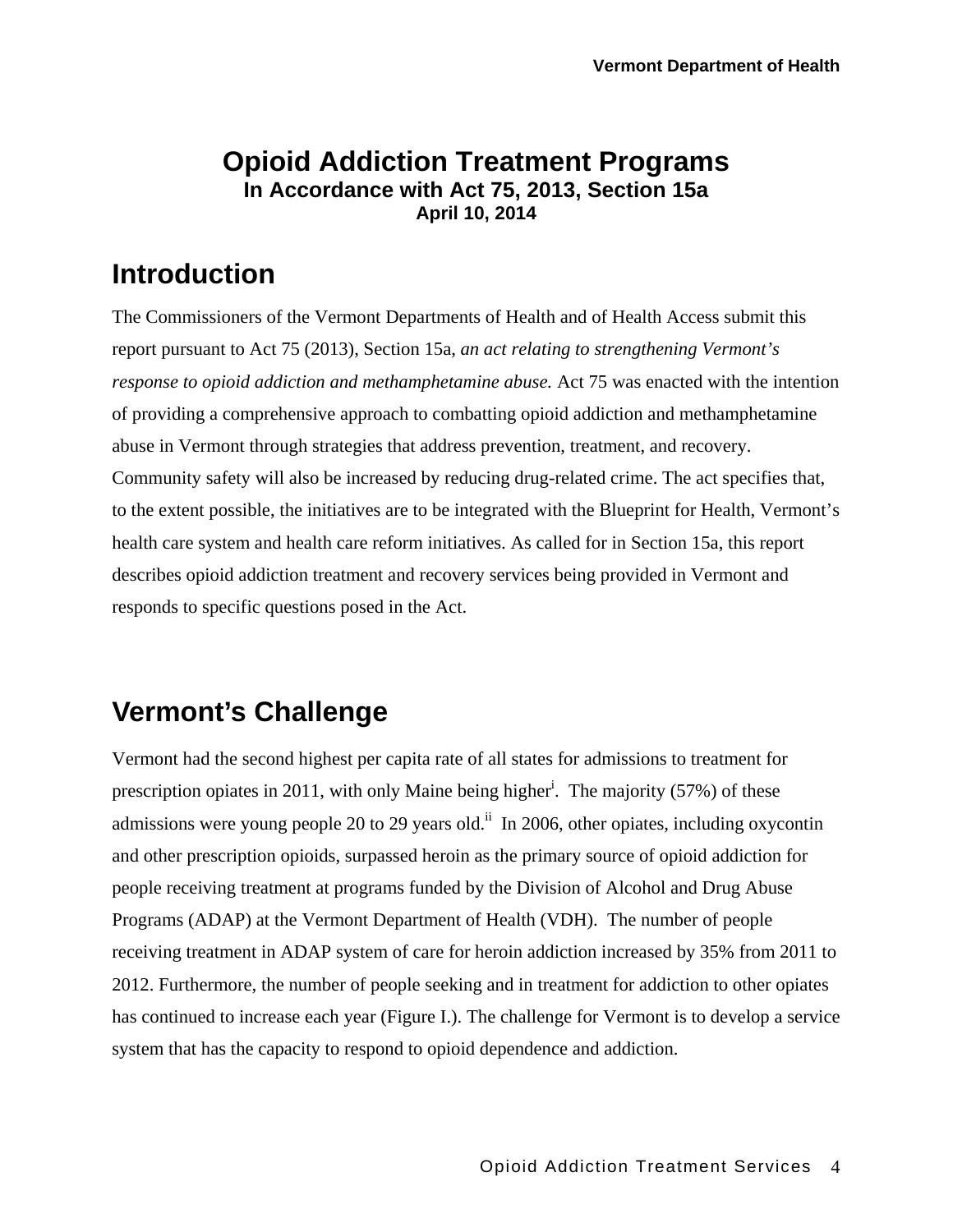

#### **Figure 1: Treatment for Opioid Use by State Fiscal Year (Vermont)**

## **Vermont's System of Opioid Addiction Services**

ADAP has a multipronged approach to addressing opioid addiction. Programs and services range from regional prevention efforts to recovery at eleven Recovery Centers, with a full array of treatment modalities in between. This system is supplemented by additional components including the monitoring of opioid prescriptions through the Vermont Prescription Monitoring System (VPMS), and, with the Department of Vermont Health Access and Blueprint for Health, the Care Alliance for Opioid Treatment, sometimes referred to as the Hub and Spoke initiative, discussed below. In addition to a range of clinical and support interventions to address addiction, the last decade has seen growth in the use of medications such as methadone and buprenorphine (Suboxone) to treat opioid addiction. A discussion of the role and use of these medications in an evolving treatment system appears below.

#### **Vermont's Addiction, Treatment and Recovery System**

ADAP has contracted with 21 agencies making up a preferred provider addiction treatment system for over 30 years. The levels of care provided in this network include outpatient, intensive outpatient, residential and Hub medication assisted treatment (methadone and buprenorphine) services. (See discussion below). Since 2008, ADAP's budget has also funded eleven recovery centers. These centers provide clients an informal network and connection to a variety of recovery resources before and after formal treatment. Some of the services found at these 11 centers are Alcoholics Anonymous, Narcotics Anonymous, jobs postings, recovery coaches and peer support.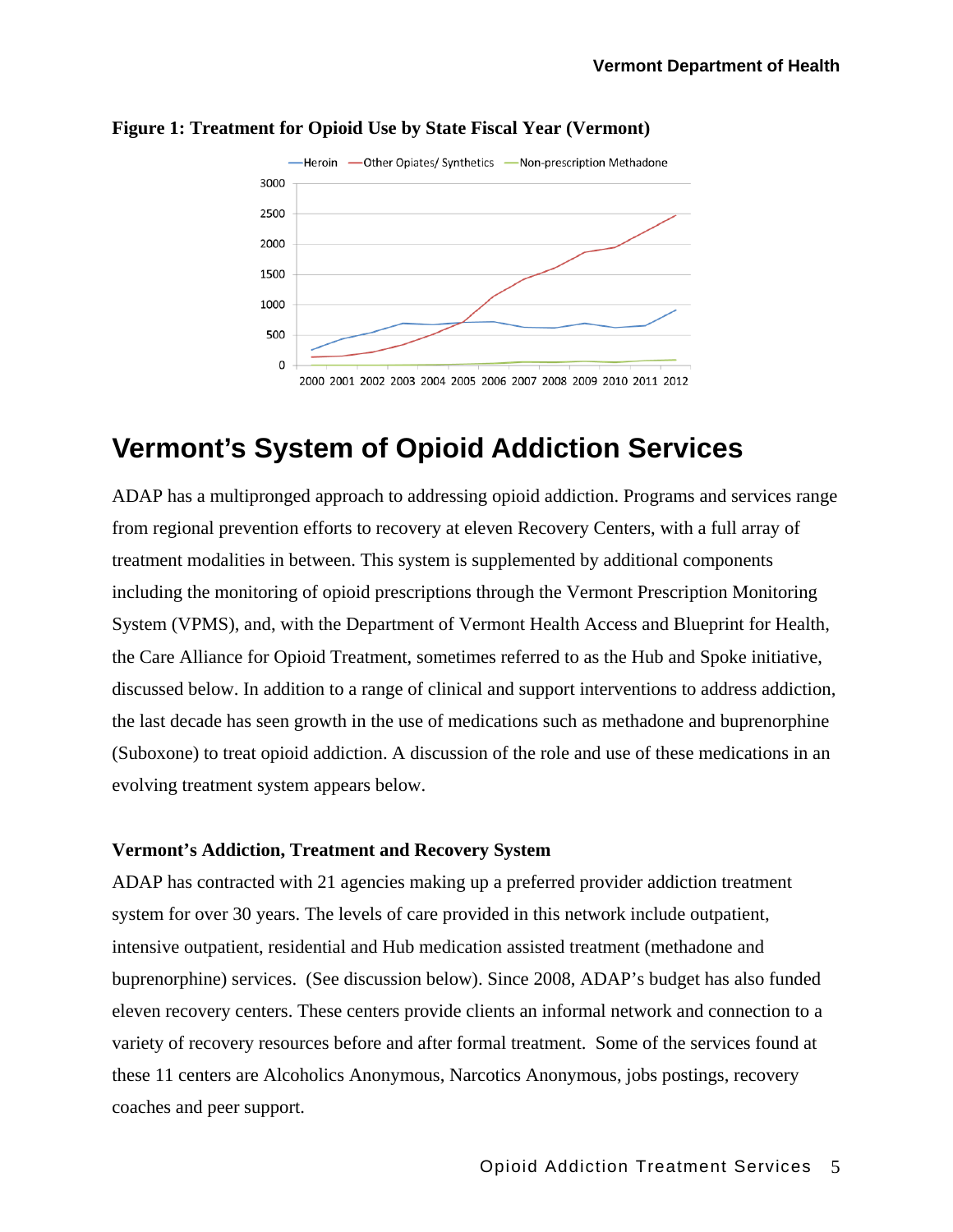Prior to October 2002, medication therapies for opioid addiction treatment were not available through the preferred providers or physicians' offices in Vermont. Individuals requiring methadone treatment were previously treated out of state. In October 2002, the HowardCenter methadone clinic opened with limited state funding; however, at its origin, as today, the demand for services exceeds capacity within the state.

Methadone services were expanded to the Northeast Kingdom in 2005 with BAART (based on the Bay Area Addiction Research and Treatment model) Clinics in Newport and St. Johnsbury. In 2008, BAART Central Vermont began offering methadone services in a Berlin location; and in 2004, HabitOpCo began services in West Lebanon, New Hampshire and later, in Brattleboro in 2007. All of these clinics operated with fixed "caps" on the number of people they could serve. The capacity was determined by funding allocated through the state budgeting process. In May 2013, these caps were removed to increase service capacity.

Simultaneously, Congress passed the Federal Drug Addiction Treatment Act (DATA) of 2000. This legislation provided a process for physicians to prescribe Schedule III narcotics (buprenorphine, also known as Suboxone) for the office-based treatment of opioid dependence. In late 2003 and early 2004, buprenorphine became available for Vermont physicians to treat individuals in office- based settings. Subsequent changes to DATA 2000 allow physicians to prescribe buprenorphine for up to 30 patients in their first year and up to 100 patients beginning in a second year of practice.

Throughout the last decade, ADAP and Vermont's Medicaid program partnered to support Vermont physicians in prescribing buprenorphine in office-based programs. The number of prescribing providers expanded rapidly in Vermont, and by 2010, over one hundred and fifty Vermont physicians prescribed buprenorphine, often to very small numbers of patients (ten or fewer). Because any physician who obtains a waiver under DATA 2000 can prescribe, the Vermont buprenorphine prescribers reflected different specializations including primary care, pediatrics, Ob-Gyn, orthopedists, and psychiatry. In 2010, Vermont physicians prescribed more buprenorphine per capita than any other state in the United States (SAMHSA 2010).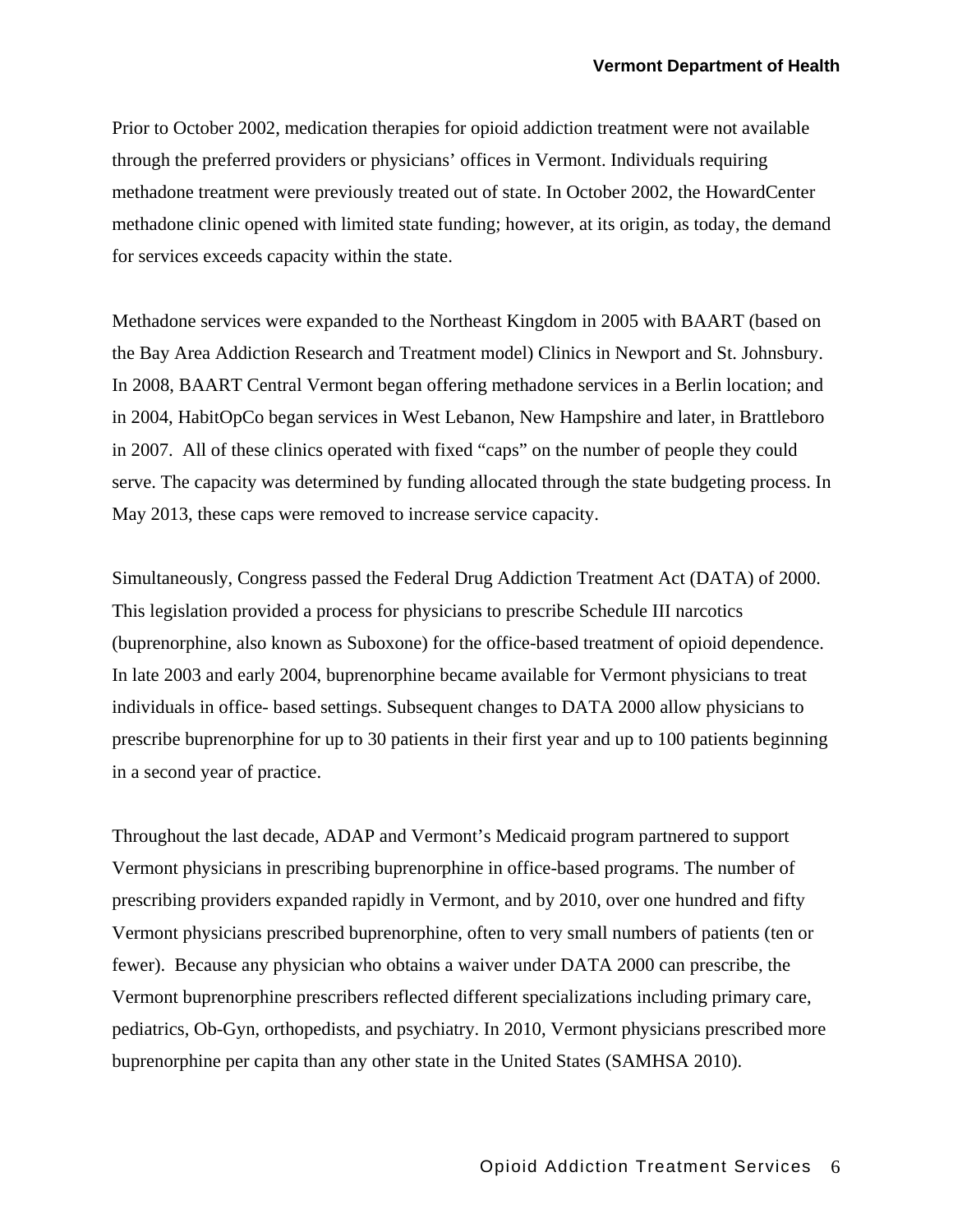Despite Vermont's continued development of methadone capacity and the rapid expansion of office based opioid treatment (OBOT), the demand for medication for treatment continued to exceed capacity. VDH/ADAP and DVHA continued to partner on improving access to care and improving the quality of care by developing treatment guidelines, and, in 2010, adopting a rule to regulate prescribers with larger practices (30 or more patients).

In 2012, DVHA created a substance abuse unit to manage high risk patients with substance use disorders. This unit provides a single point of contact for prescribers, pharmacists, and Medicaid beneficiaries. The substance abuse unit also coordinates with the Vermont Chronic Care Initiative on behalf of high-cost beneficiaries, assists in management of the Medicaid pharmacy benefit and supports the prior authorization process for buprenorphine treatment. In the spirit of collaboration, this unit has regular contact with ADAP.

#### **Implementation of the Care Alliance for Opioid Treatment**

In 2013, implementation of the Care Alliance for Opioid Treatment, also known as the Hub and Spoke initiative began. This unique partnership between ADAP and the DVHA/Blueprint for Health is designed to expand the capacity of both the methadone programs and office-based treatment services for buprenorphine by creating a coordinated, systemic response to the complex issues of opiate and other addictions in Vermont. Integral to this system is the delivery of Medication Assisted Therapy (MAT). The definitions of MAT and other key components of the system follow:

**Medication Assisted Therapy (MAT)** is the use of medications, in combination with counseling and behavioral therapies, to provide a whole patient approach to the treatment of opioid addiction. Research shows that when treating substance use disorders, a combination of medication and behavioral therapies is most successful. MAT in Vermont is delivered through an integrated treatment model, called the Care Alliance for Opioid Treatment, or Hub and Spoke, and relies on the strengths of the specialty methadone addiction treatment clinics, the physicians who prescribe buprenorphine in office-based settings, and the local Blueprint Community Health Teams and Medical Home infrastructure. This model consists of Hubs and Spokes described below.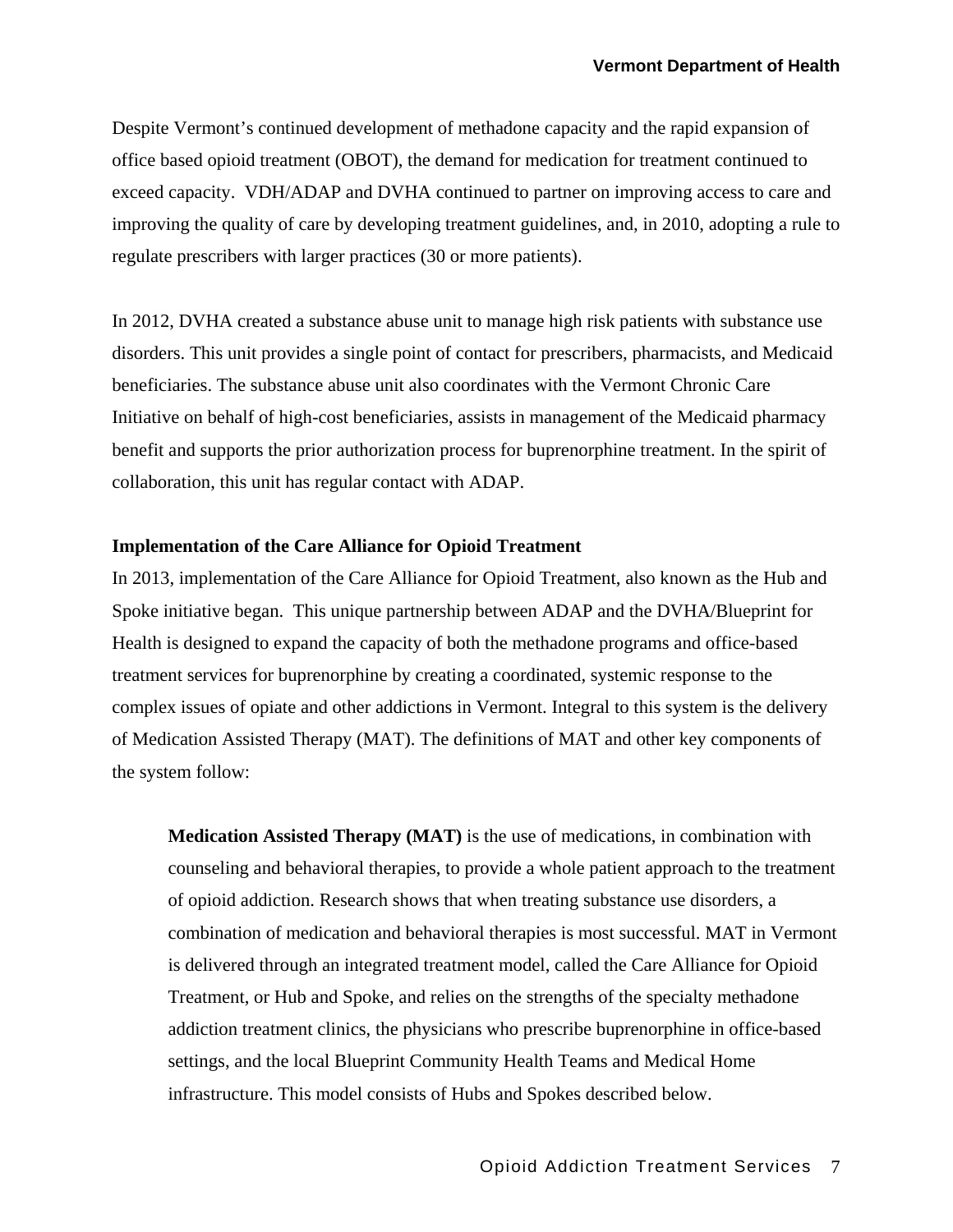**HUB** is a regional opioid treatment center responsible for coordinating care and support services for patients who have complex addictions and co-occurring substance abuse and mental health conditions. Patients who need methadone must be treated here due to federal regulatory requirements. Patients who need buprenorphine may be treated at a hub or may be treated in an office based practice, depending on their clinical profile and addiction history. Vermont's five regional Hubs, and seven Hub dispensing sites, will replace the state's former methadone clinics. Hubs serve as the regional consultants and subject matter experts on opioid dependence and treatment. The Hubs enhance the capacity of methadone treatment programs by supporting increased caseloads, implementing a health home framework to collaborate with health providers, and dispensing buprenorphine in addition to methadone. In addition, the Hubs provide consultation and support to the office-based physicians (Spokes), essentially linking the two previously separate systems of care.

**Spoke** is a team of health care professionals providing ongoing care for patients receiving buprenorphine in Office Based Opioid Treatment Programs (OBOT). The Spoke system provides buprenorphine MAT to patients who are less clinically complex than the patients who must receive buprenorphine in the Hubs. Using the Blueprint patientcentered medical homes and community health team infrastructure, nursing and clinical staff with expertise in opioid addiction treatment are embedded with the physicians who prescribe buprenorphine in Spokes. The team of collaborating health and addictions professionals monitor adherence to treatment, coordinate access to recovery supports, and provide counseling, contingency management, and case management services. This enhanced staffing is modeled at one FTE RN nurse and one FTE licensed addiction/mental health clinician case manager for every 100 MAT patients; these professionals work with a prescribing physician. As part of the Blueprint Community Health Teams, these new staff help drive integration of services between substance abuse treatment providers and primary care.

While this Hub and Spoke design focuses primarily on individuals with opiate addiction, it offers a regional framework to support and improve the capacity of the health care and addictions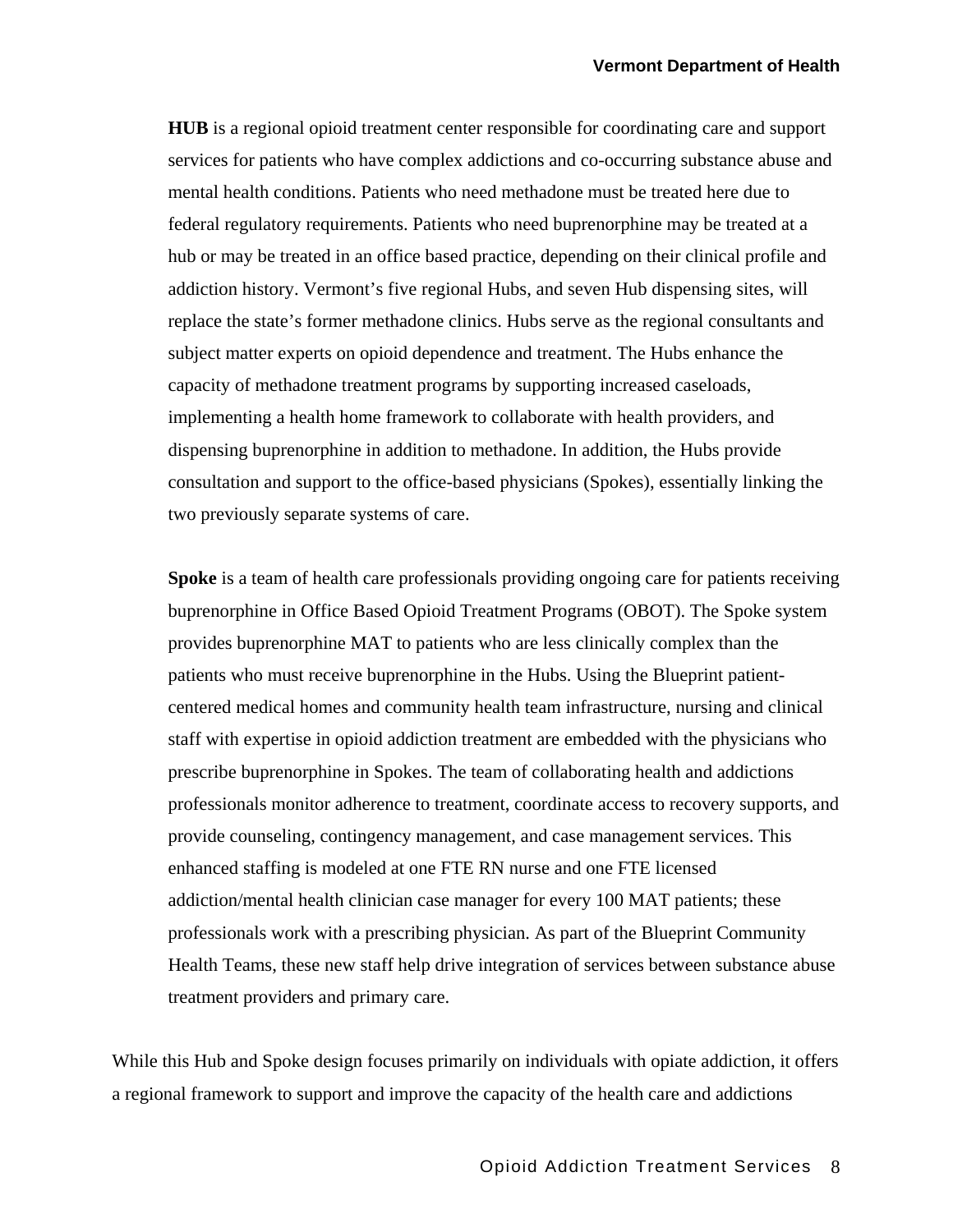treatment systems to provide a more holistic approach to health care for individuals with other addiction and mental health conditions. In addition to providing addiction treatment services to Vermonters, this treatment approach is expected to reduce recidivism in the corrections system and enhance outcomes for families where addiction is an identified problem for child welfare.

## **Responses to Questions in Act 75, Section 15**

The following responds to the six questions posed by Act 75, Section 15a:

### *1. What is each program's capacity, including the number of persons currently served and the program's maximum capacity?*

Figure 2 presents data on the caseload of various levels of care in the treatment system. Outpatient and Intensive Outpatient (OP/IOP) services are the most commonly used and lowest level of care in the addictions treatment continuum. They are the most appropriate level of care for the majority of people accessing the treatment. The OP/IOP services are available in every county but are often limited by shortages of professionals trained in addiction treatment. For those requiring more intensive services, there are four residential facilities that serve clients statewide. Sixty percent of clients receiving residential treatment in SFY 2012 also used opioids. The level of care is dictated by not only availability but by the American Society of Addiction Medicine Patient Placement Criteria-2 Revised (ASAM PPC-2R) criteria as determined by a comprehensive biopsychosocial assessment.

The capacity of the opioid treatment system via the Care Alliance for Opioid Treatment increased through SFY13 with the addition of Spoke nurses and clinicians, case load expansion at the existing Hubs, and the opening of a new regional Hub in Rutland. By January 2014 all Hubs will provide buprenorphine treatment and will have linkages to spokes.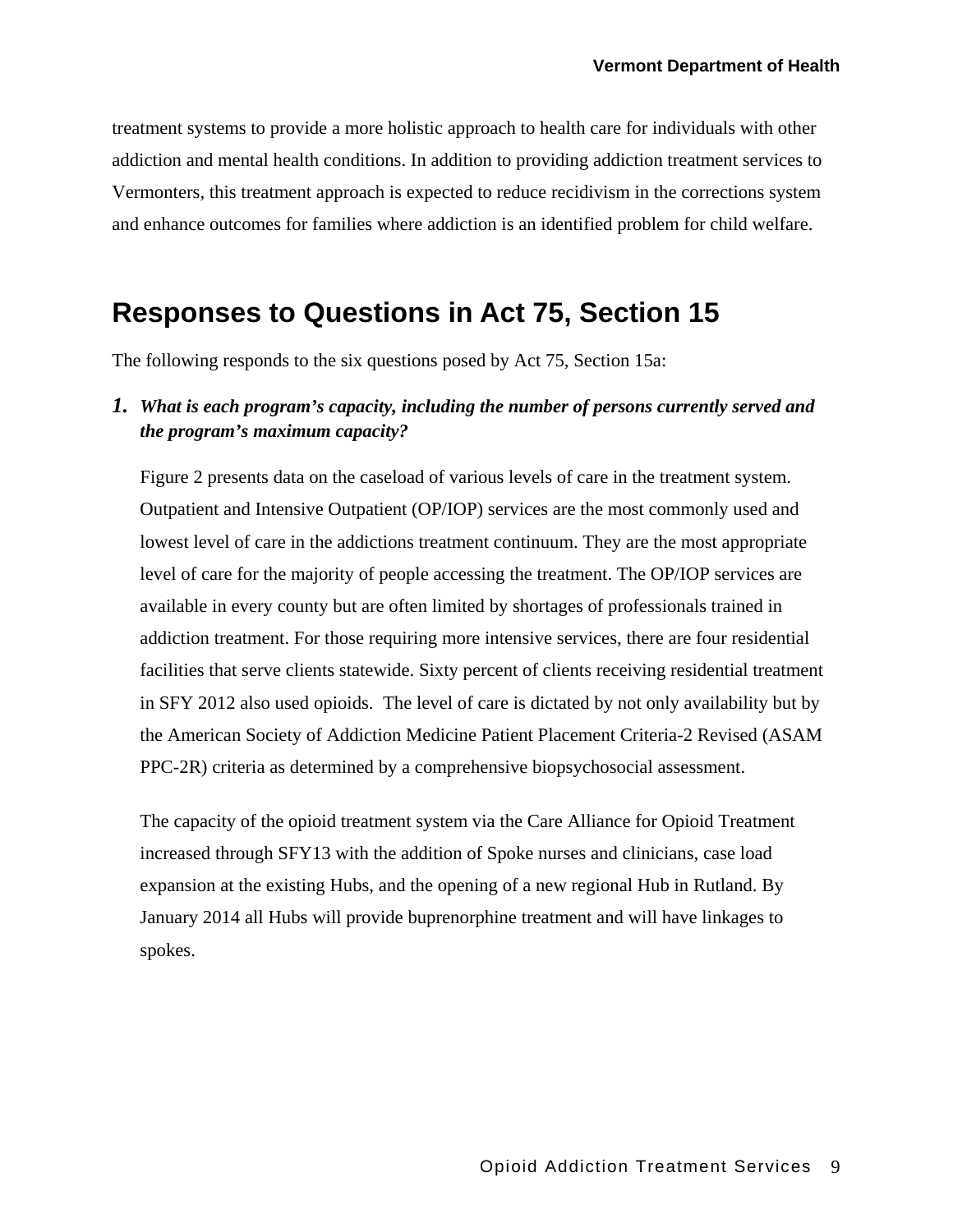

**Figure 2: Caseload by Level of Care and Substance Use Category** 

Table I summarizes the caseload in each of the methadone treatment facilities, or regional Hubs, on October 1, 2013. The total current caseload as shown is 1,482 individuals served. This is a significant expansion over the previous year. In SFY 12 the Hub programs served 804 clients. In addition, a new Regional program serving Rutland and Bennington counties opened in early November 2013.

| <b>Regional Hubs</b>                                           | <b>Caseload</b> |
|----------------------------------------------------------------|-----------------|
| Chittenden Center – Chittenden/Franklin/Grand Isle/Addison     | 592             |
| Counties                                                       |                 |
| Habit Opco/Brattleboro Retreat – Windham/Windsor Counties      | 411             |
| <b>BAART</b> – Washington/Lamoille/Orange Counties             | 148             |
| BAART – Caledonia/Orleans/Essex Counties (scheduled to convert | 296             |
| to a Hub $1/2014$ )                                            |                 |
| Rutland Regional Medical Center – Rutland/Bennington Counties  | 35              |
| <b>Total current caseload</b>                                  |                 |

**Table I: Individuals Served -- Regional Hubs and Current Caseload on 10/13**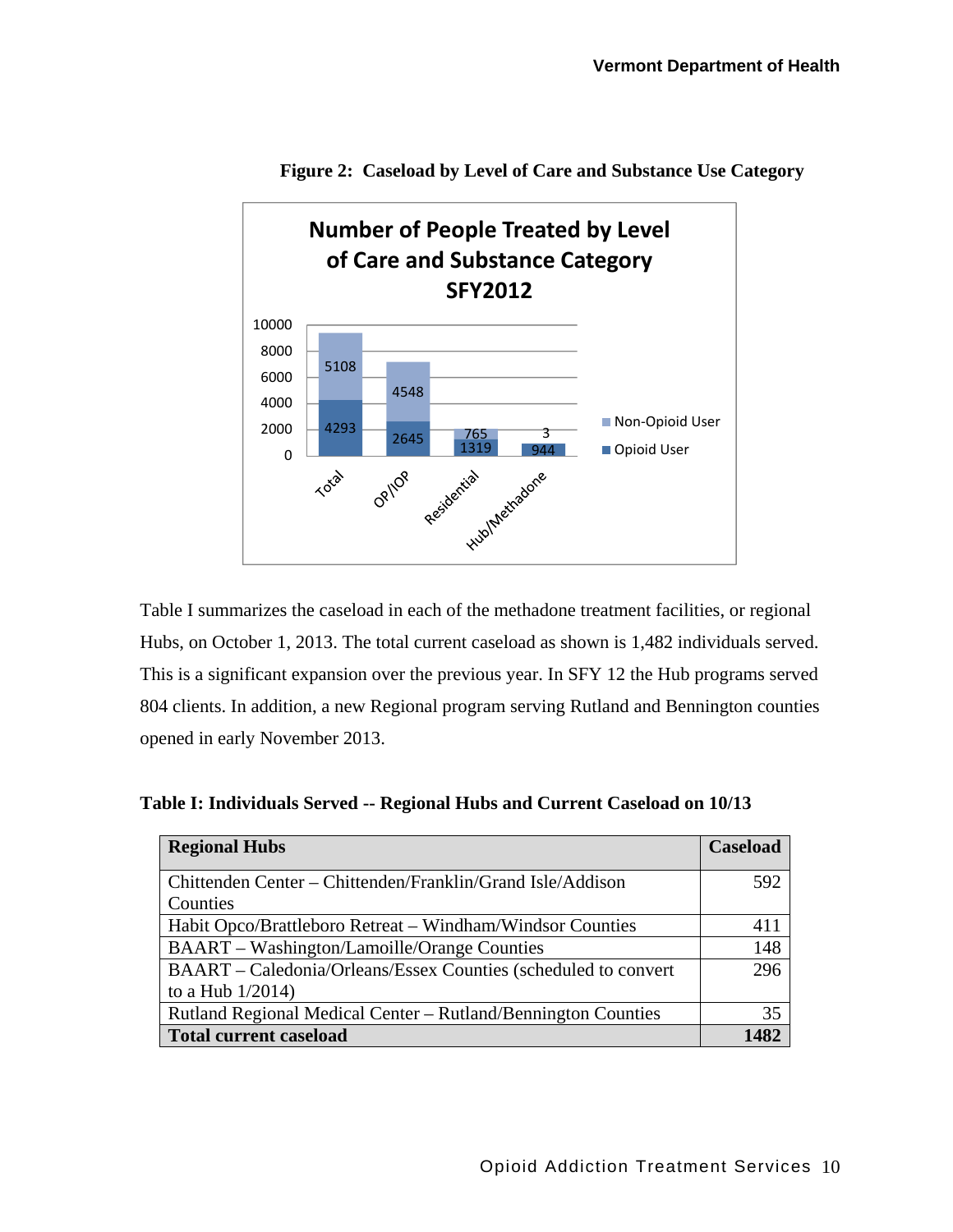With the development of the Hub and Spoke system of care, the only limit on the number of patients served will be due to workforce capacity issues. Recruiting well-trained and experienced addiction counselors and physicians to work in the system is an ongoing challenge. Consistent with health care services, the Hub programs will serve clinically eligible Vermonters with no limits on the caseload as long as the staffing capacity is adequate in the Hubs and Spokes. A statewide workgroup has been charged with implementing a strategic plan for ensuring adequate healthcare workforce capacity as part of health reform.

### 2. **How many people are on the waiting list for each program, if applicable, and what is the average length of time a person spends on the program's waiting list before services become available**

Act 50, the Appropriations Bill of 2013, Section E.313, calls for VDH to compile and maintain an unduplicated count of individuals who need substance abuse treatment. Work is underway to create more uniform waitlist reporting protocols across the substance abuse treatment system to:

- eliminate duplicate counts,
- ensure the appropriateness of being placed on a formal waitlist (via an assessment),
- distinguish between those seeking services and/or in need of an assessment but not yet waiting, and
- establish a common time frame for reporting

Table II presents current waitlist data for Vermont. The waitlist is based on reported counts from treatment providers identifying individuals seeking services for substance abuse treatment when appropriate treatment slots are not available and service capacity has been reached. ADAP is in the process of developing a policy that will standardize the waitlist definition across the system and develop processes to insure that individuals are on the appropriate program waitlist based on their level of care needs and geographic residence.

The estimated wait time for OP/IOP services is one to two weeks. There is access to residential services within three to five days at Valley Vista and Serenity House and within two weeks at Maple Leaf Farm. Wait time to access to MAT/Hub services is reported as two weeks or less with the exception of the Northwest Hub (Chittenden Center) where access to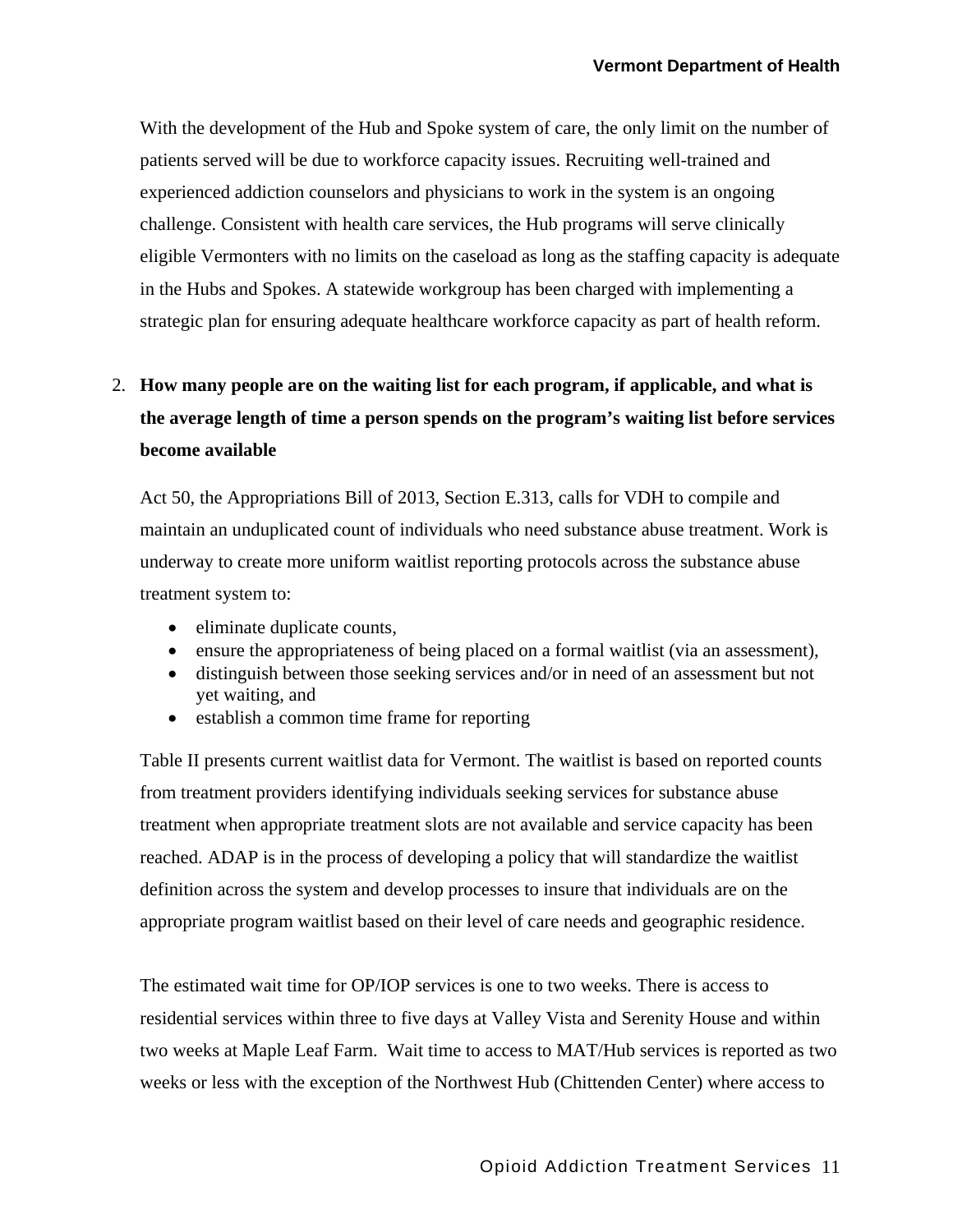service is currently estimated at twelve to eighteen months due to the delayed opening of the new center and lack of an adequate number of Spoke physicians to accept patients transferring from the Hub.

| <b>County</b>                                                     | <b>Provider</b>                                                  | <b>People Waiting</b> |  |  |
|-------------------------------------------------------------------|------------------------------------------------------------------|-----------------------|--|--|
| <b>OP/IOP Statewide</b>                                           |                                                                  |                       |  |  |
| <b>Addison</b>                                                    | <b>Counseling Services of Addison County</b>                     | $\overline{5}$        |  |  |
| <b>Bennington</b>                                                 | <b>United Counseling Service</b>                                 | $\overline{0}$        |  |  |
| Chittenden                                                        | Day One                                                          | $\bf{0}$              |  |  |
|                                                                   | HowardCenter Mental Health & SA Services                         | 4                     |  |  |
|                                                                   | HowardCenter Centerpoint Adolescent Treatment<br><b>Services</b> | $\mathbf 0$           |  |  |
|                                                                   | <b>Lund Family Center</b>                                        | 10                    |  |  |
|                                                                   | <b>Spectrum Youth and Family Services</b>                        | $\overline{5}$        |  |  |
| Franklin/ Grand Isle                                              | HowardCenter                                                     | $\mathbf{1}$          |  |  |
| Lamoille                                                          | <b>Behavioral Health and Wellness Center</b>                     | $\mathbf 0$           |  |  |
| Orange/Windsor                                                    | Clara Martin Center                                              | 0                     |  |  |
| Orleans/Essex/Caledonia                                           | Northeast Kingdom Human Services                                 | 6                     |  |  |
| Rutland                                                           | <b>Evergreen Services</b>                                        | $\bf{0}$              |  |  |
| Washington                                                        | <b>Central Vermont Substance Abuse Services</b>                  | $\overline{0}$        |  |  |
|                                                                   | <b>Washington County Youth Services</b>                          | 0                     |  |  |
| Windham/Windsor                                                   | <b>Health Care &amp; Rehab Services</b>                          | $\bf{0}$              |  |  |
|                                                                   | <b>Starting Now</b>                                              | 6                     |  |  |
| <b>OP/IOP Statewide Total</b>                                     |                                                                  | 37                    |  |  |
|                                                                   | <b>Residential Statewide</b>                                     |                       |  |  |
|                                                                   | HowardCenter Act One/Bridge                                      | 56                    |  |  |
|                                                                   | <b>Maple Leaf Farm</b>                                           | 93                    |  |  |
|                                                                   | <b>Valley Vista</b>                                              | 8                     |  |  |
|                                                                   | <b>Serenity House</b>                                            | $\overline{2}$        |  |  |
|                                                                   | Dublin - Phoenix House                                           | $\boldsymbol{2}$      |  |  |
| <b>Residential Statewide Total</b>                                |                                                                  | 159                   |  |  |
|                                                                   | <b>Hubs</b>                                                      |                       |  |  |
| Chittenden/Franklin/Grand   The Chittenden Center<br>Isle/Addison |                                                                  | 903                   |  |  |
| Rutland/Bennington                                                | <b>Rutland Regional Medical</b>                                  | $\bf{0}$              |  |  |
| Orleans/Essex/Caledonia/<br>Washington                            | <b>BAART Behavioral Health Services</b>                          | 91                    |  |  |
| Windham/<br>Windsor/Lebanon                                       | Habit OpCo                                                       | $\mathbf{0}$          |  |  |
| <b>HUB Statewide Total</b>                                        |                                                                  | 994                   |  |  |
| <b>Total Waitlist Statewide</b>                                   |                                                                  | <b>1190</b>           |  |  |

**Table II: Current Waitlist by Provider and Program Type October, 2013**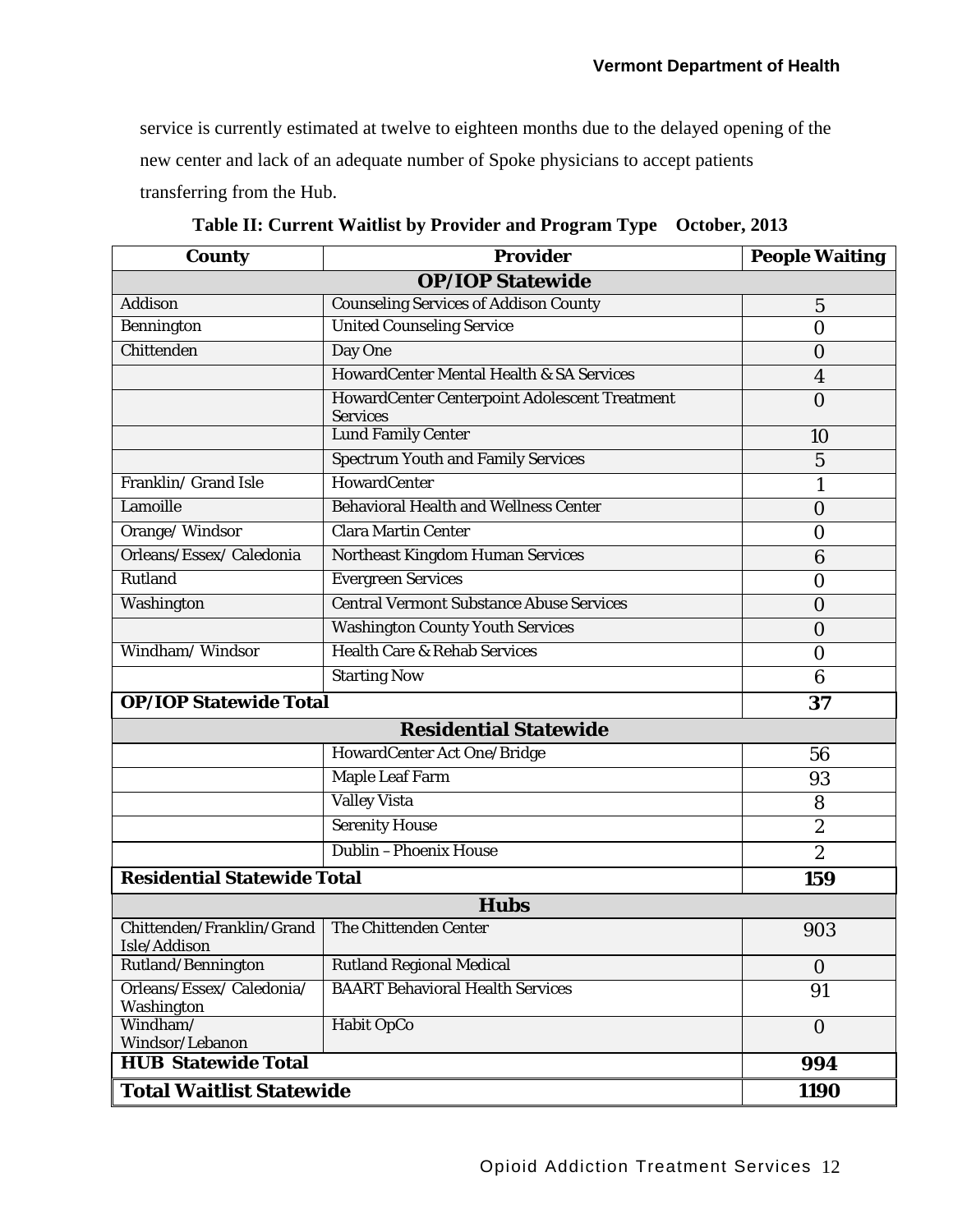It is expected that the Care Alliance for Opioid Treatment will alleviate pressure on the broader treatment system by providing specialized services for high-risk opioid dependent individuals. This will reduce the need for residential services. Additionally, the federal grant for Screening, Brief Intervention, and Referral to Treatment (SBIRT) recently awarded to VDH/ADAP will establish screening and early intervention protocols and processes to identify and intervene with high-risk substance users before the individual becomes addicted to the substance. This intervention has the potential to further reduce pressures on the treatment system by addressing emerging substance use problems before the individual becomes addicted to the substance.

3. **Provide specific information regarding the number of persons served by each program that uses buprenorphine, buprenorphine/naloxone, or methadone for the treatment of opioid addiction and the number of persons on the waiting list for that program, if any.**

Hubs began to dispense buprenorphine in the past year. This improves access to care for individuals who benefit from the more intensive services of an opioid treatment program and facilitates the movement of patients between Hubs and Spokes. As the Hub and Spokes are coming on line, this allows for treatment that meets the clinical needs of the presenting patient. If a individual does not require intensive Hub services and can have their MAT needs met in a Spoke, they will. Conversely, individuals with more intensive needs will have them met at a Hub.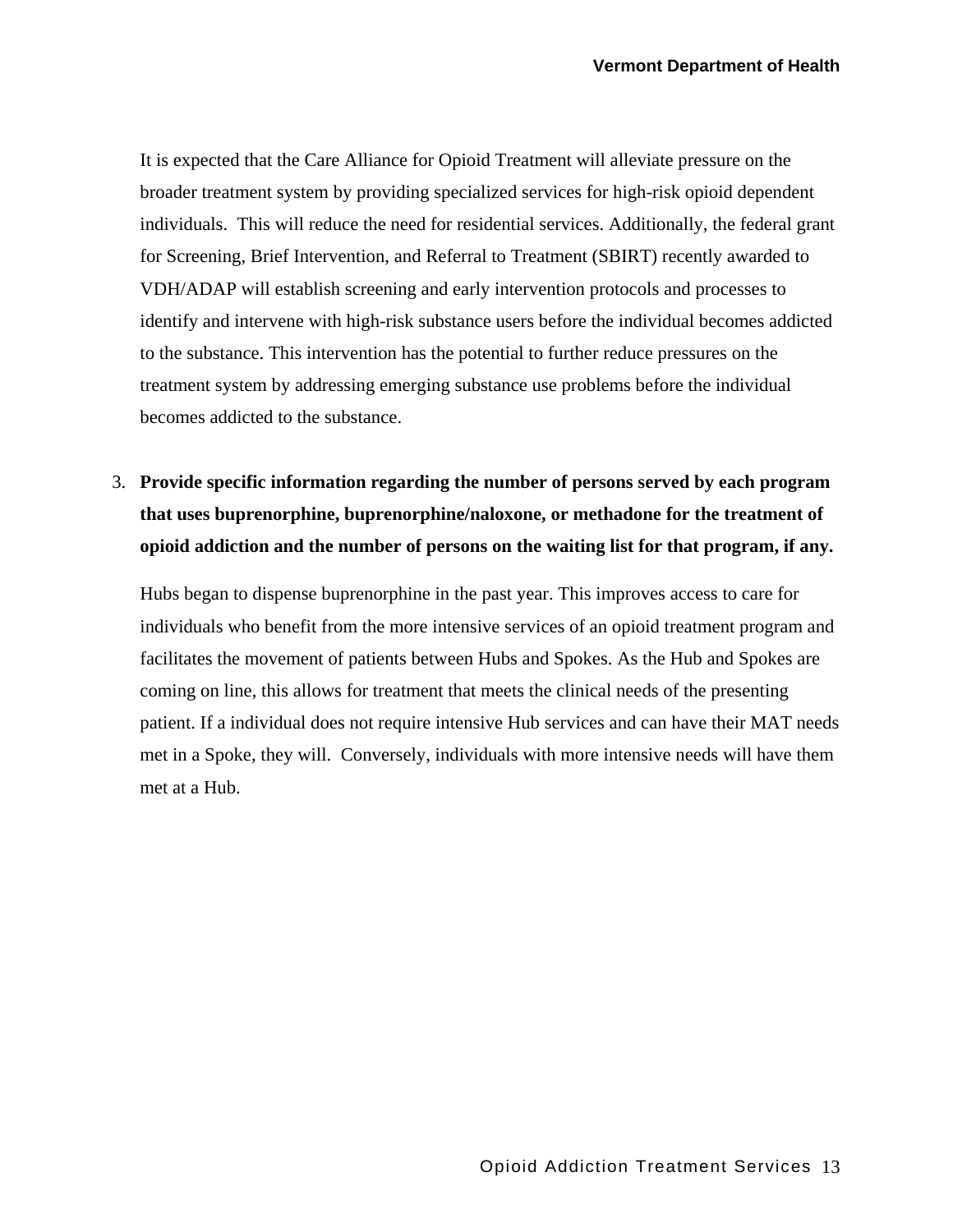| <b>Regional Hub Programs</b>                                                                    | <b>Total</b><br><b>Served</b> | <b>Receiving</b><br><b>Buprenorphine</b> |
|-------------------------------------------------------------------------------------------------|-------------------------------|------------------------------------------|
| Chittenden Center – Chittenden/Franklin/Grand Isle/Addison                                      | 592                           | 147                                      |
| Counties                                                                                        |                               |                                          |
| Habit Opco/Brattleboro Retreat - Windham/Windsor Counties                                       | 411                           | 51                                       |
| <b>BAART</b> – Washington/Lamoille/Orange Counties                                              | 148                           | 45                                       |
| BAART – Caledonia/Orleans/Essex Counties (scheduled to convert<br>to a Hub $1/2014$ )           | 296                           | 49                                       |
| Rutland Regional Medical Center – Rutland/Bennington Counties<br>(scheduled to open $11/2013$ ) | $\Omega$                      | $\Omega$                                 |
| <b>Total</b>                                                                                    | 1,447                         | 292                                      |

#### **Table III: Hub Caseload and Clients Receiving Buprenorphine (October 2013)**

There are 108 Spoke physicians treating an estimated 1,750 Medicaid recipients with buprenorphine. Table IV presents the number of providers by county and the number of Medicaid beneficiaries they serve.

| <b>Region</b>           | <b>Providers</b> | <b>Medicaid Beneficiaries</b> |
|-------------------------|------------------|-------------------------------|
| Bennington              | 6                | 131                           |
| St. Albans              |                  | 236                           |
| Rutland                 | 5                | 206                           |
| Chittenden              | 12               | 352                           |
| <b>Brattleboro</b>      | 6                | 237                           |
| Springfield             | 3                | 41                            |
| Windsor                 |                  | 56                            |
| Randolph                | 3                | 78                            |
| Barre                   | 8                | 198                           |
| Lamoille                | 6                | 117                           |
| Newport & St. Johnsbury | 3                | 98                            |
| Total                   | 57               | 1,750                         |

**Table 4: Buprenorphine Providers, and Medicaid Beneficiaries by Region, 2013** 

Table Notes: Beneficiary count based on pharmacy claims May-July 2013. Provider count based on MD's prescribing 10 or more Medicaid beneficiaries.

4. **Provide specific information about the implementation of the Hub and Spoke Opioid Integrated Treatment Initiative, including a description of specialty addiction treatment programs and general medical practices currently providing medication-assisted**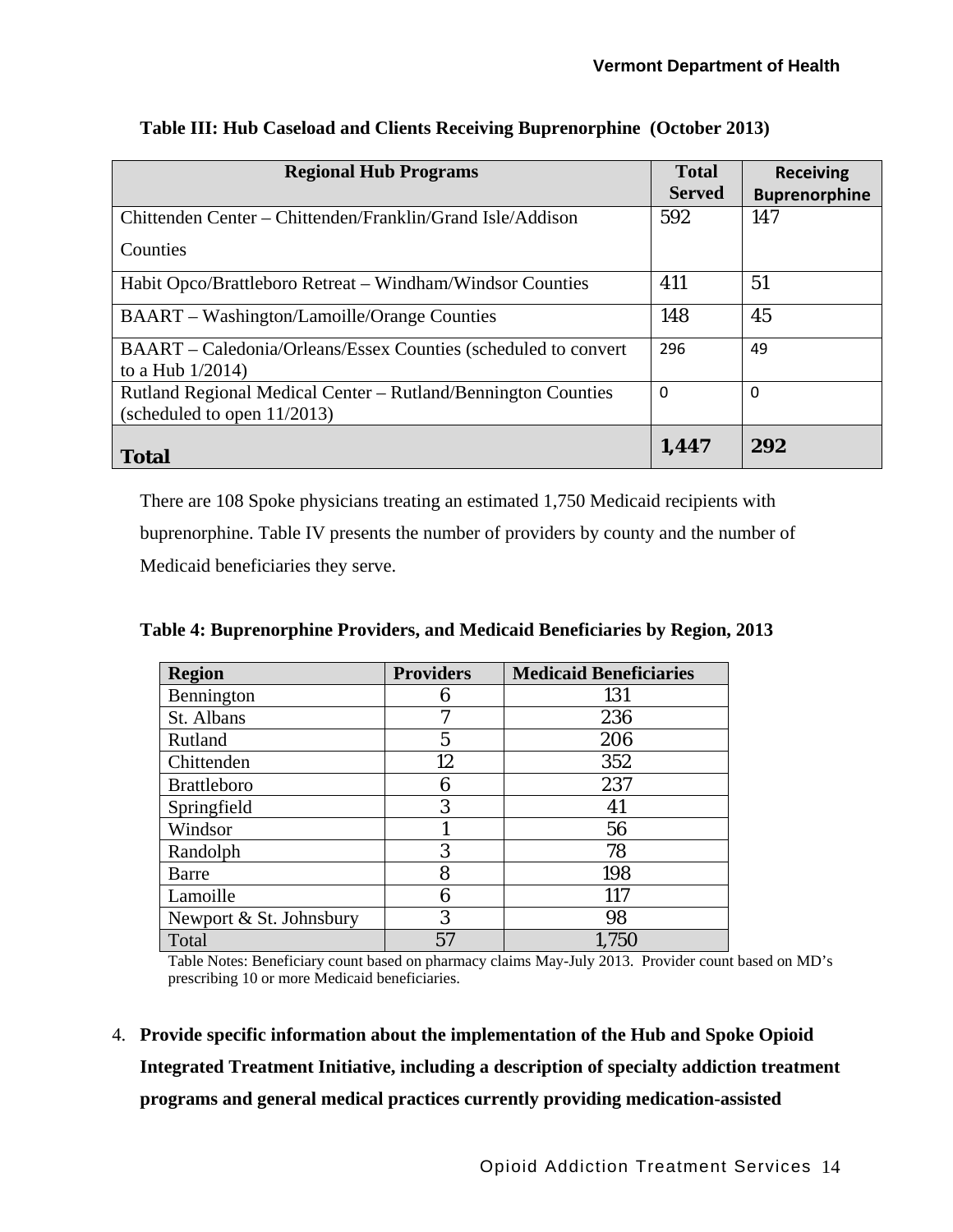**treatment (MAT) and the number of persons currently being served in specialty addiction treatment programs and in Blueprint primary care practices toward a goal of reducing current waiting lists statewide by 90 percent by January 15, 2015.**

Implementation of the Care Alliance for Opioid Treatment began in January 2013 with the Northwest Hub (Chittenden, Franklin, Addison and Grand Isle Counties). Spoke staffing was also put in place in Bennington, Rutland, Chittenden, Franklin, and Grand Isle counties. In July, 2013 the Central Vermont and Southeast Vermont Hubs began services. The Spoke staff were also recruited in Lamoille, Washington, Orange, Windsor, and Windham counties to support the Hubs in these regions.

The West Ridge Center for Addiction Recovery Hub (Rutland Regional Medical Center), serving Rutland and Bennington counties, opened on November 6, 2013. The final phase of implementation will begin in January 2014 with the Northeast Hub and Spoke staffing serving Caledonia, Essex, and Orleans counties.

Strategies to decrease the number of people waiting for services are addressed in the responses to question 2, and information about the number of people receiving Hub and Spoke services is summarized in the answer to question 3.

### 5. **How are opioid addiction treatment services integrated with existing recovery and counseling programs in Vermont?**

For patients with opioid addiction who are served in a Hub, Hub personnel coordinate care across all levels of substance abuse treatment. When a patient is served in a Spoke, the nurse and clinician assist the prescribing physician to provide outpatient treatment services and coordinate other necessary care. Coordination of care is included as one of the Health Home services provided through the Care Alliance for Opioid Treatment model. Care, including recovery services, is coordinated along a continuum,. The formal link between Hubs and recovery centers will be enhanced because the recovery network has recently been awarded a Federal Substance Abuse and Mental Health Services Administration (SAMHSA) grant to establish and strengthen the links between Hubs, peers,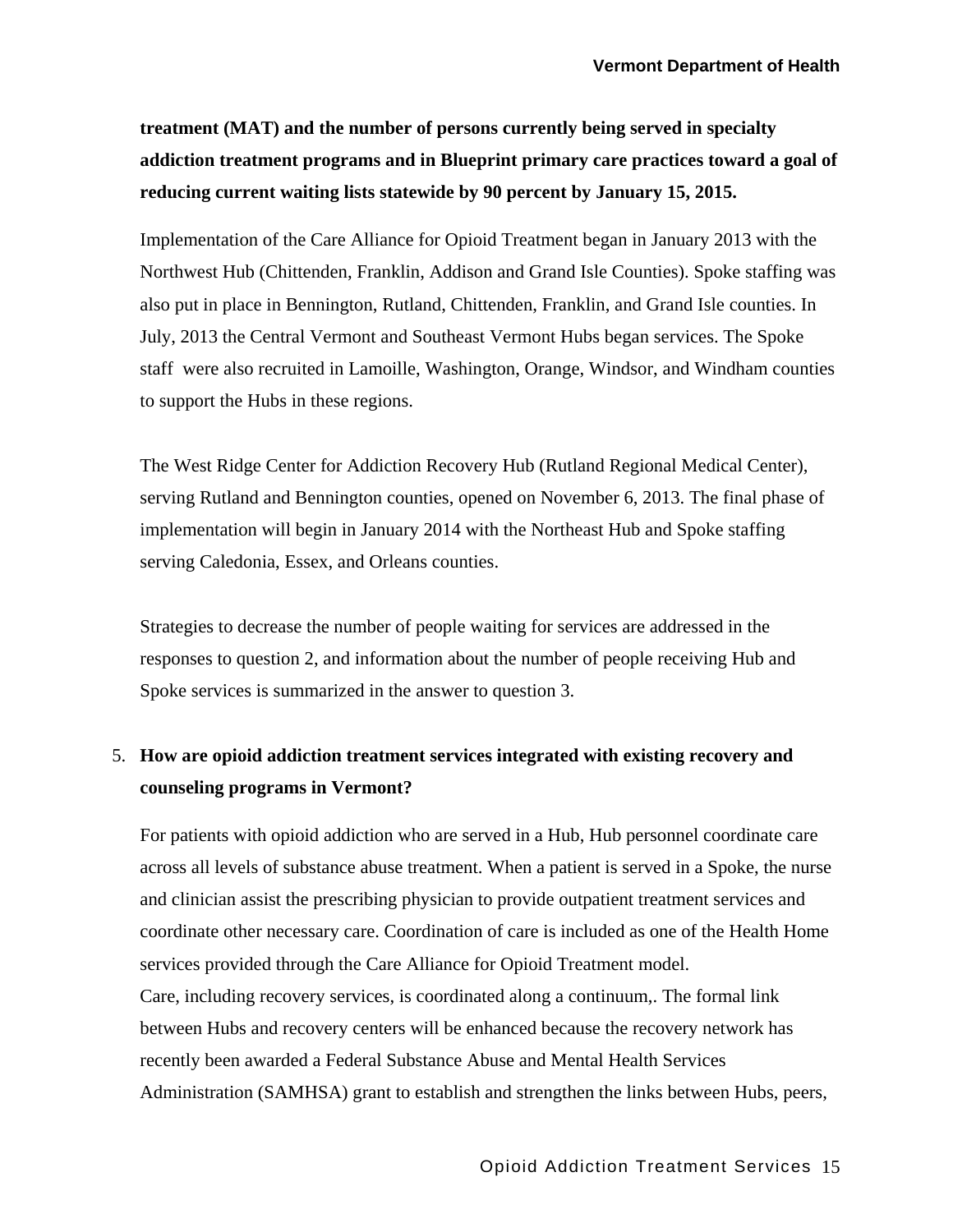recovery centers, and spoke providers. Since the fall of 2012, the Blueprint and ADAP have partnered with Dartmouth College and Medical Center to provide a series of Learning Collaboratives to improve care, measure practice against evidence based benchmarks, and creates statewide MAT care networks.

### **6. What are the Department of Health's plans for addressing the need for additional opioid addiction treatment programs? Describe the resources that the Department would need to meet the statewide demand for specialty services, continued barriers to treatment and workforce needs?**

The following are some of the remaining system and policy issues that need to be addressed to ensure that individuals with opioid dependence can gain full access to opioid treatment services in Vermont:

- 1. Achieving appropriate staffing levels at Spokes is difficult because of workforce shortages of well-trained physicians and substance abuse counselors. As a result, stable clients who should move smoothly from a Hub to a Spoke cannot.
- 2. The delayed opening of the Howard Center's Chittenden Center has led to persistently high waitlists for Chittenden/Franklin/Grand Isle/Addison residents.
- 3. Not all payers cover all Hub services. Medicare, for instance, will not cover substance abuse treatment at specialty treatment facilities. Private insurers sometimes pay but at lower levels for reduced services. Similarly, no other payers are participating in supporting Spoke staffing costs. The Department of Health is submitting a proposal to the Green Mountain Care Board for a payment reform pilot with the private insurers to include Hub and Spoke services as covered services.
- 4. There are uncertainties around the implementation of health reform, especially determining the level of substance abuse treatment coverage in benefit plans.
- 5. The Preferred Provider system, including Hubs, has had difficulty hiring staff to fill clinical positions.

ADAP has hired an individual to oversee the implementation and operation of the Hub system. This position was funded in the FY13 VDH budget. ADAP plans to address the issues above include the following: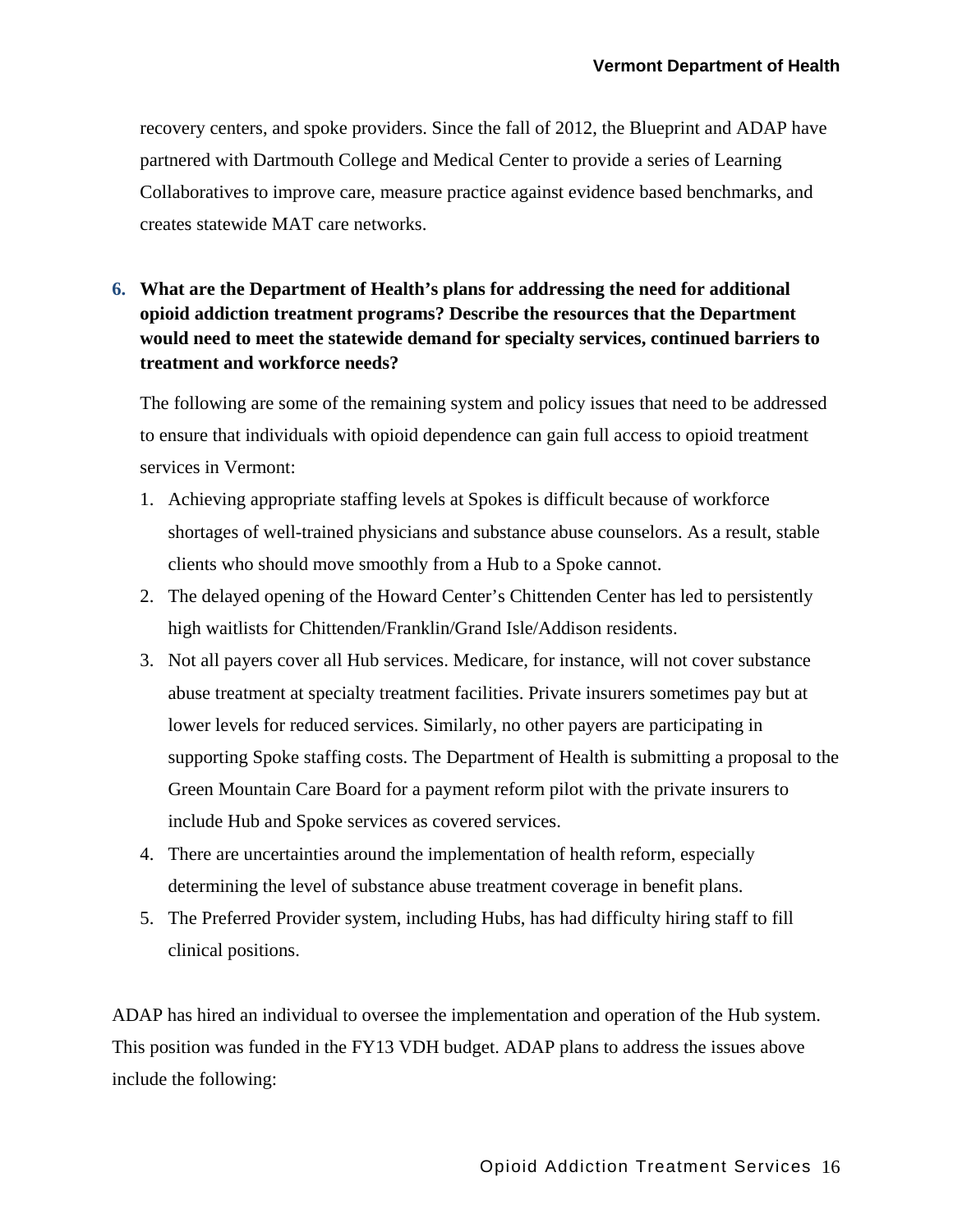- 1. Optimize the Hub system by transferring clients currently traveling long distances for service to newly opened Hubs or to Hubs with expanded capacity. This will decrease Medicaid transportation costs while improving quality of life for these clients.
- 2. Increase Spoke capacity through the provision of education and training as well as development of further incentives to increase the number of physicians prescribing buprenorphine.
- 3. Explore the feasibility of adding a new Hub in Franklin/Grand Isle counties to serve the northern NW region.
- 4. Develop a mechanism for physicians who are affiliated with the Hub and Spoke system to provide methadone to people in need of opioid treatment (per Act 75, Sec. 14b).
- 5. Work with third party insurers and the Green Mountain Care Board to align payment structures with Hub programming.
- 6. Investigate use of generic tablet form of buprenorphine for uninsured clients in the Hubs to decrease medication costs for uninsured clients.
- 7. Determine the feasibility of adding more outpatient programs and/or Licensed Alcohol and Drug Abuse Counselors to the system to increase the accessibility of specialty addiction services. This should be considered in the larger context of health care reform.
- 8. Expand outpatient treatment capacity to address addiction issues earlier in the process, before they need specialty treatment services at Hubs, Spokes, or residential treatment facilities. This will be explored through the Screening, Brief Intervention, and Referral to Treatment (SBIRT) federal grant described above. Another option is to allow private practitioner Licensed Alcohol and Drug Counselors (LADCs) to bill for services provided to Medicaid recipients whom the current Medicaid state plan does not allow. This is being explored between VDH and DVHA.
- 9. Support workforce development efforts to enhance the skills of clinicians and bring more people into the substance abuse treatment workforce. Ensure that this workforce group is addressed in health care reform efforts.
- **10.** Work is underway in response to Act 75, Section 14b, to study and determine how Vermont can further increase access to opioid treatment, including methadone and buprenorphine through the use of *hublets* located in surrounding counties of the five Hubs.